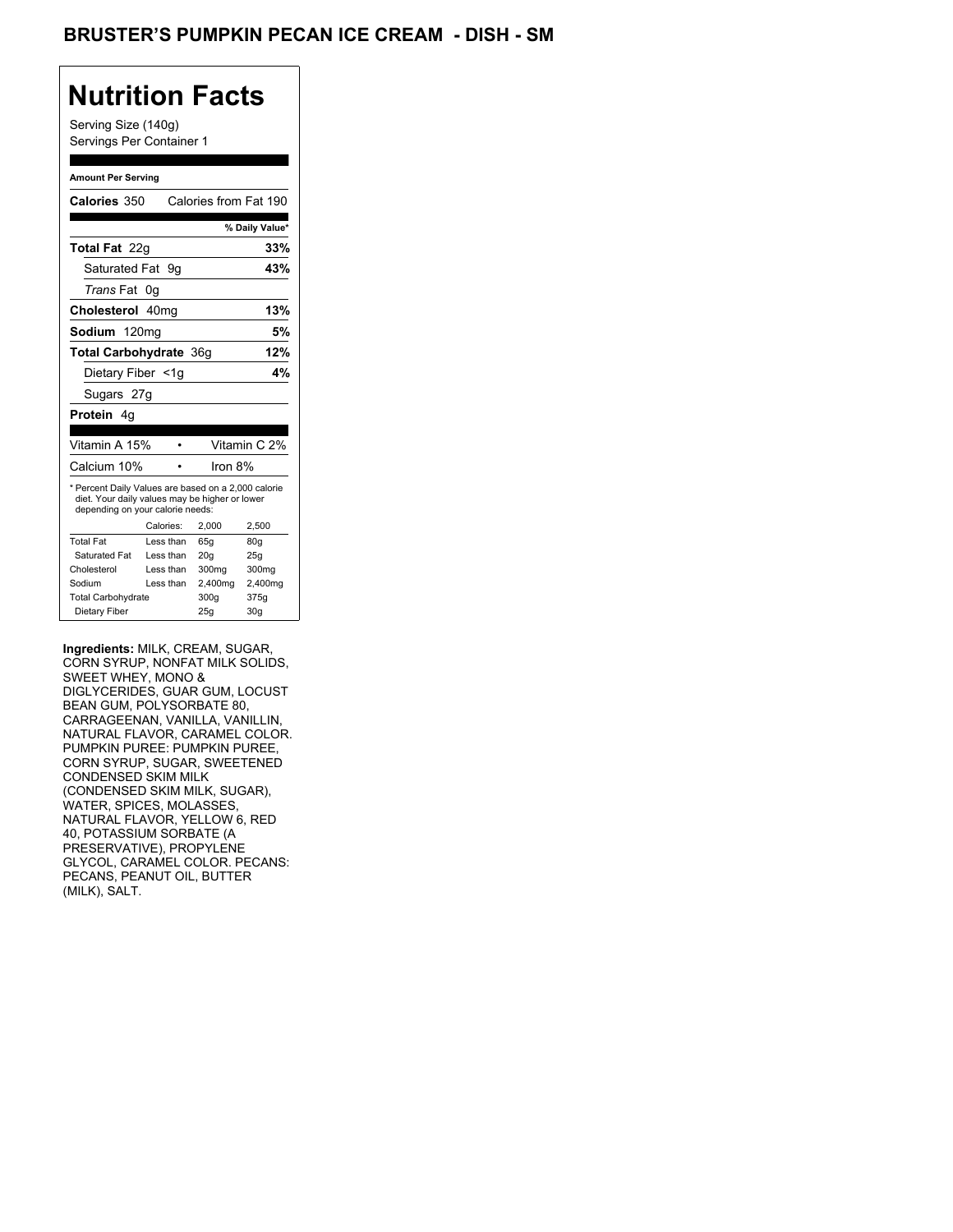## BRUSTER'S PUMPKIN PECAN ICE CREAM - DISH - REG

## Nutrition Facts

Serving Size (210g) Servings Per Container 1

#### Amount Per Serving

| Calories 530                                                                                                                              |                  |           |                   | Calories from Fat 290 |
|-------------------------------------------------------------------------------------------------------------------------------------------|------------------|-----------|-------------------|-----------------------|
|                                                                                                                                           |                  |           |                   | % Daily Value*        |
| Total Fat 32q                                                                                                                             |                  |           |                   | 50%                   |
| Saturated Fat                                                                                                                             |                  | 13g       |                   | 64%                   |
| Trans Fat                                                                                                                                 | 0g               |           |                   |                       |
| Cholesterol                                                                                                                               | 60 <sub>mq</sub> |           |                   | 19%                   |
| Sodium 180mg                                                                                                                              |                  |           |                   | 7%                    |
| Total Carbohydrate 54g                                                                                                                    |                  |           |                   | 18%                   |
| Dietary Fiber 1g                                                                                                                          |                  |           |                   | 6%                    |
| Sugars 41g                                                                                                                                |                  |           |                   |                       |
| Protein<br>6q                                                                                                                             |                  |           |                   |                       |
|                                                                                                                                           |                  |           |                   |                       |
| Vitamin A 25%                                                                                                                             |                  |           |                   | Vitamin C 4%          |
| Calcium 15%                                                                                                                               |                  |           | Iron 15%          |                       |
| * Percent Daily Values are based on a 2,000 calorie<br>diet. Your daily values may be higher or lower<br>depending on your calorie needs: |                  |           |                   |                       |
|                                                                                                                                           |                  | Calories: | 2.000             | 2,500                 |
| <b>Total Fat</b>                                                                                                                          |                  | Less than | 65q               | 80q                   |
| Saturated Fat                                                                                                                             |                  | Less than | 20q               | 25q                   |
| Cholesterol                                                                                                                               |                  | Less than | 300 <sub>mq</sub> | 300mg                 |
| Sodium                                                                                                                                    |                  | Less than | 2,400mg           | 2,400mg               |
| <b>Total Carbohydrate</b>                                                                                                                 |                  |           | 300g              | 375g                  |
| Dietary Fiber                                                                                                                             |                  |           |                   |                       |
|                                                                                                                                           |                  |           | 25g               | 30q                   |

Ingredients: MILK, CREAM, SUGAR, CORN SYRUP, NONFAT MILK SOLIDS, SWEET WHEY, MONO & DIGLYCERIDES, GUAR GUM, LOCUST BEAN GUM, POLYSORBATE 80, CARRAGEENAN, VANILLA, VANILLIN, NATURAL FLAVOR, CARAMEL COLOR. PUMPKIN PUREE: PUMPKIN PUREE, CORN SYRUP, SUGAR, SWEETENED CONDENSED SKIM MILK (CONDENSED SKIM MILK, SUGAR), WATER, SPICES, MOLASSES, NATURAL FLAVOR, YELLOW 6, RED 40, POTASSIUM SORBATE (A PRESERVATIVE), PROPYLENE GLYCOL, CARAMEL COLOR. PECANS: PECANS, PEANUT OIL, BUTTER (MILK), SALT.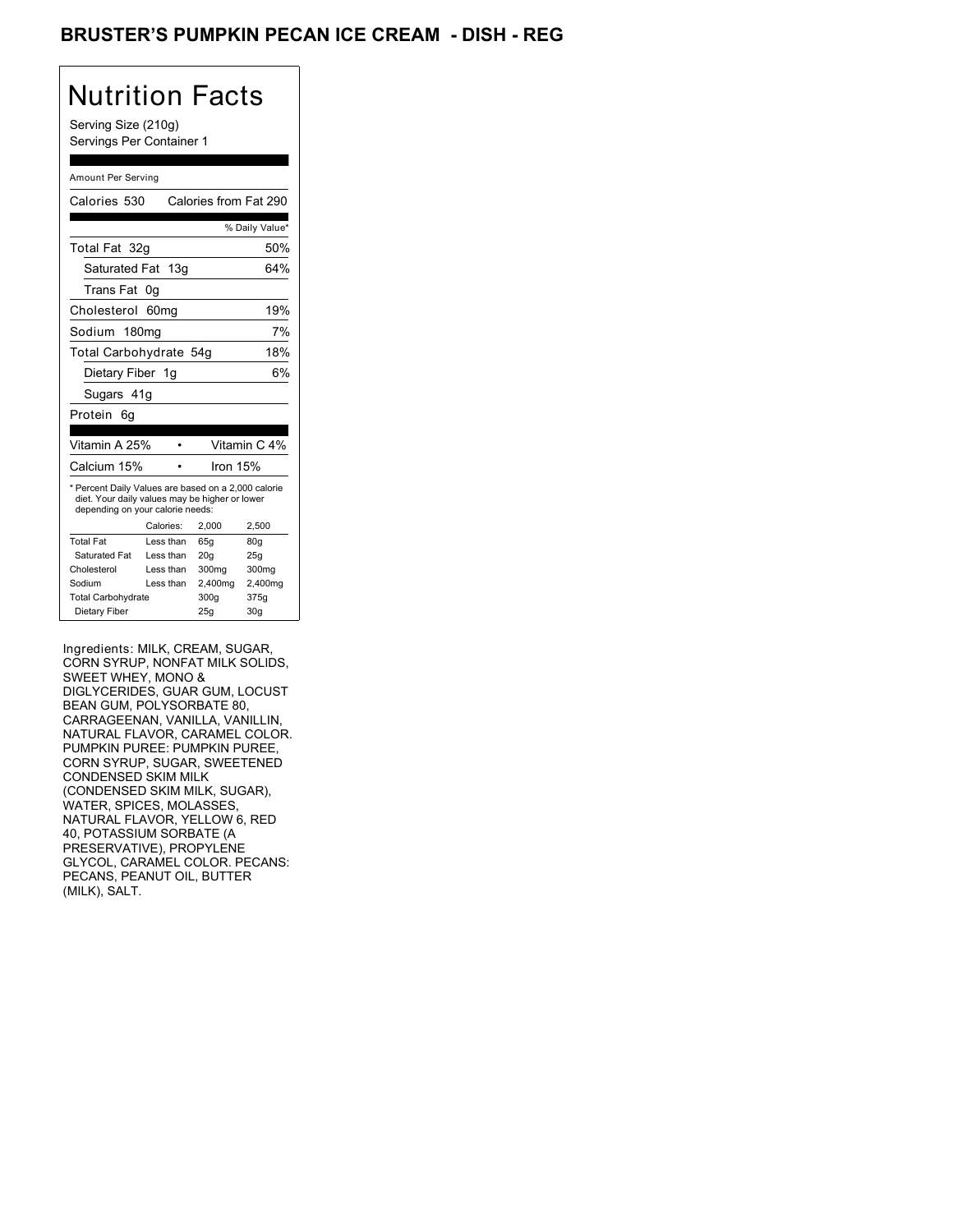## BRUSTER'S PUMPKIN PECAN ICE CREAM - DISH - LG

## Nutrition Facts

Serving Size (280g) Servings Per Container 1

#### Amount Per Serving

| Calories 710                                                                                                                              |           |            | Calories from Fat 390 |
|-------------------------------------------------------------------------------------------------------------------------------------------|-----------|------------|-----------------------|
|                                                                                                                                           |           |            | % Daily Value*        |
| Total Fat 43g                                                                                                                             |           |            | 66%                   |
| Saturated Fat 17g                                                                                                                         |           |            | 86%                   |
| Trans Fat                                                                                                                                 | 0g        |            |                       |
| Cholesterol 75mg                                                                                                                          |           |            | 26%                   |
| Sodium 240mg                                                                                                                              |           |            | 10%                   |
| Total Carbohydrate 72g                                                                                                                    |           |            | 24%                   |
| Dietary Fiber 2g                                                                                                                          |           |            | 8%                    |
| Sugars 55g                                                                                                                                |           |            |                       |
| Protein 9q                                                                                                                                |           |            |                       |
|                                                                                                                                           |           |            |                       |
| Vitamin A 35%                                                                                                                             |           |            | Vitamin C 6%          |
| Calcium 25%                                                                                                                               |           | Iron $15%$ |                       |
| * Percent Daily Values are based on a 2,000 calorie<br>diet. Your daily values may be higher or lower<br>depending on your calorie needs: |           |            |                       |
|                                                                                                                                           | Calories: | 2.000      | 2,500                 |
| <b>Total Fat</b>                                                                                                                          | Less than | 65q        | 80q                   |
| Saturated Fat                                                                                                                             | Less than | 20q        | 25q                   |
| Cholesterol                                                                                                                               | Less than | 300mg      | 300mg                 |
| Sodium                                                                                                                                    | Less than | 2,400mg    | 2,400mg               |
| <b>Total Carbohydrate</b>                                                                                                                 |           | 300g       | 375g                  |
| Dietary Fiber                                                                                                                             |           | 25q        | 30 <sub>g</sub>       |

Ingredients: MILK, CREAM, SUGAR, CORN SYRUP, NONFAT MILK SOLIDS, SWEET WHEY, MONO & DIGLYCERIDES, GUAR GUM, LOCUST BEAN GUM, POLYSORBATE 80, CARRAGEENAN, VANILLA, VANILLIN, NATURAL FLAVOR, CARAMEL COLOR. PUMPKIN PUREE: PUMPKIN PUREE, CORN SYRUP, SUGAR, SWEETENED CONDENSED SKIM MILK (CONDENSED SKIM MILK, SUGAR), WATER, SPICES, MOLASSES, NATURAL FLAVOR, YELLOW 6, RED 40, POTASSIUM SORBATE (A PRESERVATIVE), PROPYLENE GLYCOL, CARAMEL COLOR. PECANS: PECANS, PEANUT OIL, BUTTER (MILK), SALT.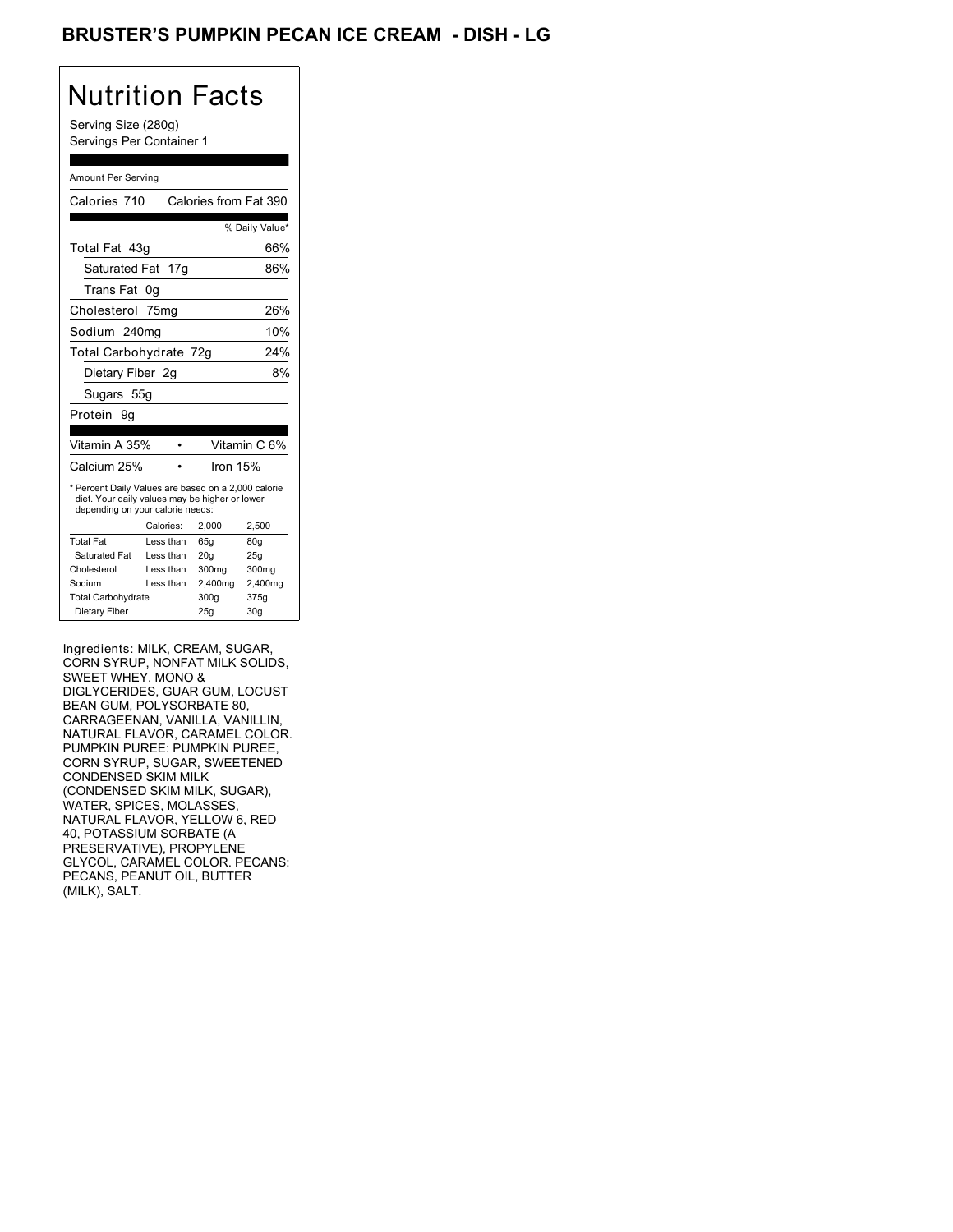### BRUSTER'S PUMPKIN PECAN ICE CREAM - SUGAR CONE - SM

# Nutrition Facts

Serving Size (153g) Servings Per Container 1

#### Amount Per Serving

| Calories 410                                                 |  | Calories from Fat 200 |
|--------------------------------------------------------------|--|-----------------------|
|                                                              |  | % Daily Value*        |
| Total Fat 22g                                                |  | 34%                   |
| Saturated Fat 9q                                             |  | 43%                   |
| Trans Fat 0q                                                 |  |                       |
| Cholesterol 40mg                                             |  | 13%                   |
| Sodium 140mg                                                 |  | 6%                    |
| Total Carbohydrate 48g                                       |  | 16%                   |
| Dietary Fiber <1g                                            |  | $4\%$                 |
| Sugars 30g                                                   |  |                       |
| Protein 5q                                                   |  |                       |
| Vitamin A 15%                                                |  | Vitamin C 2%          |
| Calcium 15%                                                  |  | Iron $10%$            |
| * Percent Daily Values are based on a 2,000 calorie<br>diet. |  |                       |

Ingredients: MILK, CREAM, SUGAR, CORN SYRUP, NONFAT MILK SOLIDS, SWEET WHEY, MONO & DIGLYCERIDES, GUAR GUM, LOCUST BEAN GUM, POLYSORBATE 80, CARRAGEENAN, VANILLA, VANILLIN, NATURAL FLAVOR, CARAMEL COLOR. PUMPKIN PUREE: PUMPKIN PUREE, CORN SYRUP, SUGAR, SWEETENED CONDENSED SKIM MILK (CONDENSED SKIM MILK, SUGAR), WATER, SPICES, MOLASSES, NATURAL FLAVOR, YELLOW 6, RED 40, POTASSIUM SORBATE (A PRESERVATIVE), PROPYLENE GLYCOL, CARAMEL COLOR. PECANS: PECANS, PEANUT OIL, BUTTER (MILK), SALT. SUGAR CONE: ENRICHED WHEAT FLOUR (ENRICHED WITH NIACIN, REDUCED IRON, THIAMIN MONONITRATE, RIBOFLAVIN, FOLIC ACID), TAPIOCA FLOUR, SUGAR, VEGETABLE SHORTENING (SOYBEAN AND/OR CANOLA OIL, MODIFIED PALM OIL, SOY LECITHIN, AND/OR PARTIALLY HYDROGENATED SOYBEAN OIL), OAT FIBER AND/OR VEGETABLE FIBER, SALT, CARAMEL COLOR, ARTIFICIAL FLAVOR, SOY LECITHIN.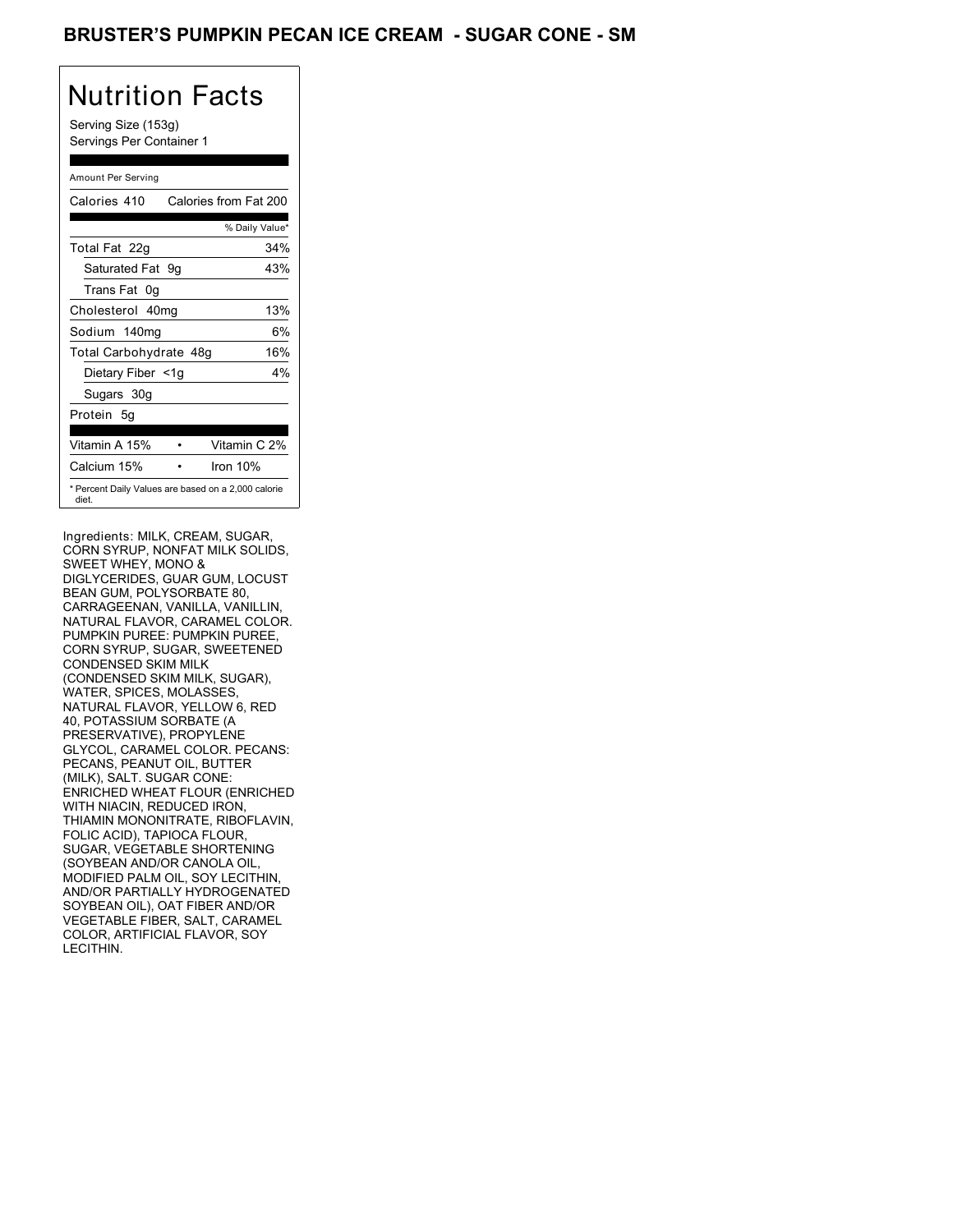### BRUSTER'S PUMPKIN PECAN ICE CREAM - SUGAR CONE - REG

# Nutrition Facts

Serving Size (223g) Servings Per Container 1

#### Amount Per Serving

| Calories 580           | Calories from Fat 290                               |
|------------------------|-----------------------------------------------------|
|                        | % Daily Value*                                      |
| Total Fat 33g          | 50%                                                 |
| Saturated Fat 13g      | 64%                                                 |
| Trans Fat 0q           |                                                     |
| Cholesterol 60mg       | 19%                                                 |
| Sodium 200mg           | 8%                                                  |
| Total Carbohydrate 66g | 22%                                                 |
| Dietary Fiber 1g       | 6%                                                  |
| Sugars 44g             |                                                     |
| Protein 7q             |                                                     |
| Vitamin A 25%          | Vitamin C 4%                                        |
| Calcium 20%            | Iron 15%                                            |
| diet.                  | * Percent Daily Values are based on a 2,000 calorie |

Ingredients: MILK, CREAM, SUGAR, CORN SYRUP, NONFAT MILK SOLIDS, SWEET WHEY, MONO & DIGLYCERIDES, GUAR GUM, LOCUST BEAN GUM, POLYSORBATE 80, CARRAGEENAN, VANILLA, VANILLIN, NATURAL FLAVOR, CARAMEL COLOR. PUMPKIN PUREE: PUMPKIN PUREE, CORN SYRUP, SUGAR, SWEETENED CONDENSED SKIM MILK (CONDENSED SKIM MILK, SUGAR), WATER, SPICES, MOLASSES, NATURAL FLAVOR, YELLOW 6, RED 40, POTASSIUM SORBATE (A PRESERVATIVE), PROPYLENE GLYCOL, CARAMEL COLOR. PECANS: PECANS, PEANUT OIL, BUTTER (MILK), SALT. SUGAR CONE: ENRICHED WHEAT FLOUR (ENRICHED WITH NIACIN, REDUCED IRON, THIAMIN MONONITRATE, RIBOFLAVIN, FOLIC ACID), TAPIOCA FLOUR, SUGAR, VEGETABLE SHORTENING (SOYBEAN AND/OR CANOLA OIL, MODIFIED PALM OIL, SOY LECITHIN, AND/OR PARTIALLY HYDROGENATED SOYBEAN OIL), OAT FIBER AND/OR VEGETABLE FIBER, SALT, CARAMEL COLOR, ARTIFICIAL FLAVOR, SOY LECITHIN.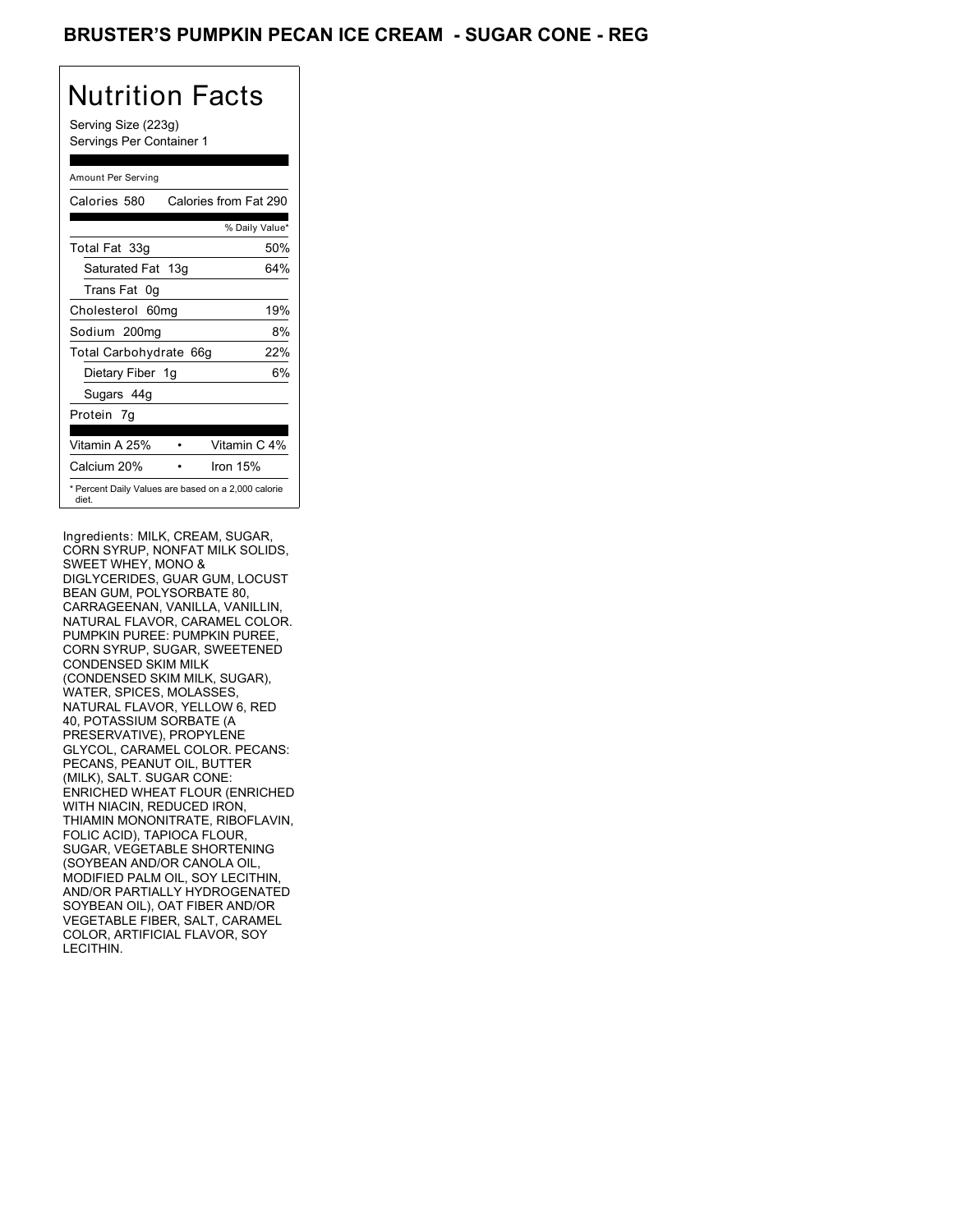## BRUSTER'S PUMPKIN PECAN ICE CREAM - SUGAR CONE - LG

# Nutrition Facts

Serving Size (293g) Servings Per Container 1

#### Amount Per Serving

| Calories 760           | Calories from Fat 390                               |
|------------------------|-----------------------------------------------------|
|                        | % Daily Value*                                      |
| Total Fat 43q          | 67%                                                 |
| Saturated Fat 17g      | 86%                                                 |
| Trans Fat 0q           |                                                     |
| Cholesterol 75mg       | 26%                                                 |
| Sodium 260mg           | 11%                                                 |
| Total Carbohydrate 84g | 28%                                                 |
| Dietary Fiber 2g       | 8%                                                  |
| Sugars 58g             |                                                     |
| Protein 9q             |                                                     |
| Vitamin A 35%          | Vitamin C 6%                                        |
| Calcium 25%            | Iron $20%$                                          |
| diet.                  | * Percent Daily Values are based on a 2,000 calorie |

Ingredients: MILK, CREAM, SUGAR, CORN SYRUP, NONFAT MILK SOLIDS, SWEET WHEY, MONO & DIGLYCERIDES, GUAR GUM, LOCUST BEAN GUM, POLYSORBATE 80, CARRAGEENAN, VANILLA, VANILLIN, NATURAL FLAVOR, CARAMEL COLOR. PUMPKIN PUREE: PUMPKIN PUREE, CORN SYRUP, SUGAR, SWEETENED CONDENSED SKIM MILK (CONDENSED SKIM MILK, SUGAR), WATER, SPICES, MOLASSES, NATURAL FLAVOR, YELLOW 6, RED 40, POTASSIUM SORBATE (A PRESERVATIVE), PROPYLENE GLYCOL, CARAMEL COLOR. PECANS: PECANS, PEANUT OIL, BUTTER (MILK), SALT. SUGAR CONE: ENRICHED WHEAT FLOUR (ENRICHED WITH NIACIN, REDUCED IRON, THIAMIN MONONITRATE, RIBOFLAVIN, FOLIC ACID), TAPIOCA FLOUR, SUGAR, VEGETABLE SHORTENING (SOYBEAN AND/OR CANOLA OIL, MODIFIED PALM OIL, SOY LECITHIN, AND/OR PARTIALLY HYDROGENATED SOYBEAN OIL), OAT FIBER AND/OR VEGETABLE FIBER, SALT, CARAMEL COLOR, ARTIFICIAL FLAVOR, SOY LECITHIN.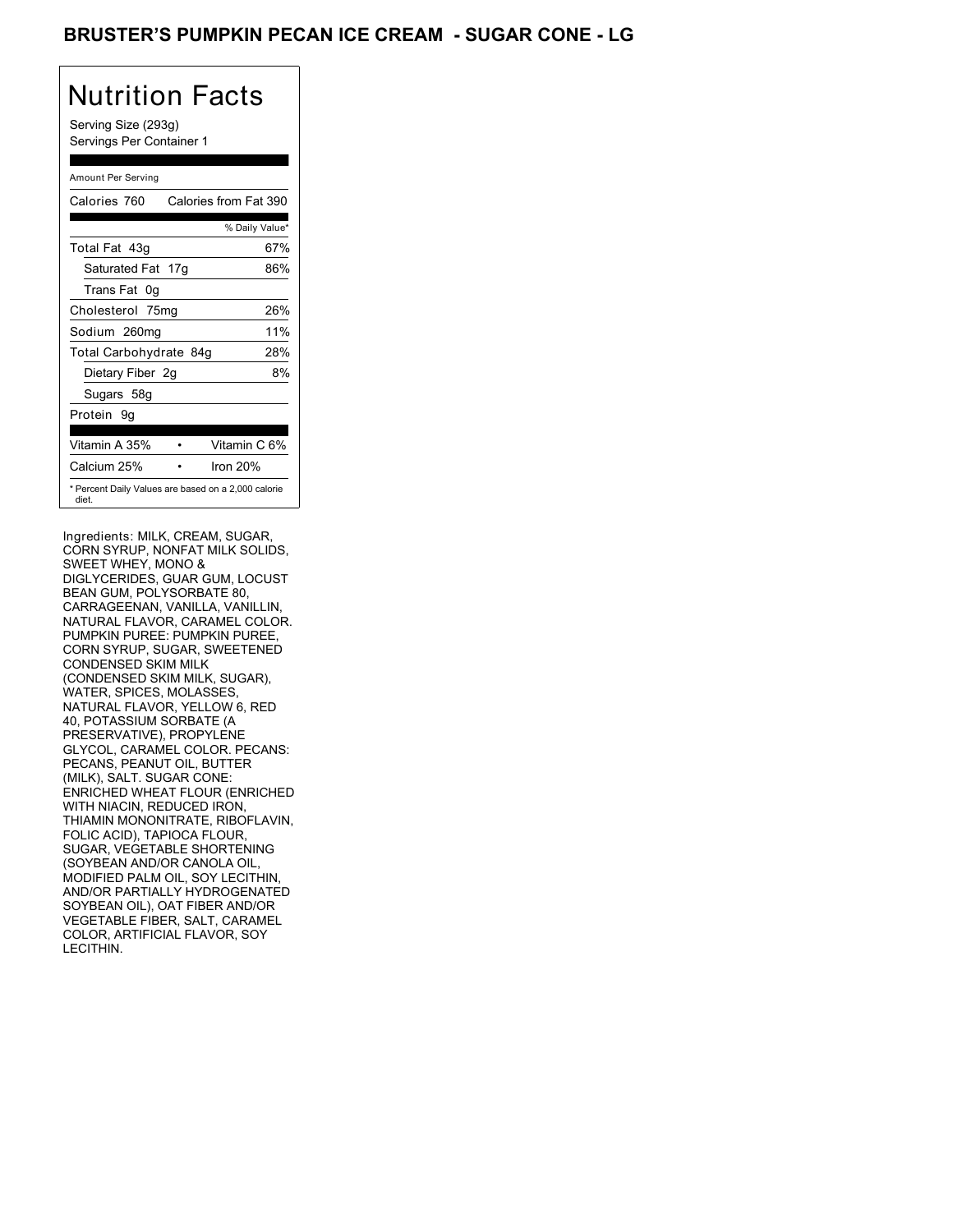### BRUSTER'S PUMPKIN PECAN ICE CREAM - CAKE CONE - SM

# Nutrition Facts

Serving Size (146g) Servings Per Container 1

#### Amount Per Serving

| Calories 380           | Calories from Fat 200                               |
|------------------------|-----------------------------------------------------|
|                        | % Daily Value*                                      |
| Total Fat 22g          | 33%                                                 |
| Saturated Fat 9q       | 43%                                                 |
| Trans Fat 0q           |                                                     |
| Cholesterol 40mg       | 13%                                                 |
| Sodium 130mg           | 5%                                                  |
| Total Carbohydrate 41g | 14%                                                 |
| Dietary Fiber <1g      | $4\%$                                               |
| Sugars 27g             |                                                     |
| Protein 5q             |                                                     |
| Vitamin A 15%          | Vitamin C 2%                                        |
| Calcium 10%            | Iron $10%$                                          |
| diet.                  | * Percent Daily Values are based on a 2,000 calorie |

Ingredients: MILK, CREAM, SUGAR, CORN SYRUP, NONFAT MILK SOLIDS, SWEET WHEY, MONO & DIGLYCERIDES, GUAR GUM, LOCUST BEAN GUM, POLYSORBATE 80, CARRAGEENAN, VANILLA, VANILLIN, NATURAL FLAVOR, CARAMEL COLOR. PUMPKIN PUREE: PUMPKIN PUREE, CORN SYRUP, SUGAR, SWEETENED CONDENSED SKIM MILK (CONDENSED SKIM MILK, SUGAR), WATER, SPICES, MOLASSES, NATURAL FLAVOR, YELLOW 6, RED 40, POTASSIUM SORBATE (A PRESERVATIVE), PROPYLENE GLYCOL, CARAMEL COLOR. PECANS: PECANS, PEANUT OIL, BUTTER (MILK), SALT. CAKE CONE: ENRICHED WHEAT FLOUR (ENRICHED WITH NIACIN, REDUCED IRON, THIAMIN MONONITRATE, RIBOFLAVIN, FOLIC ACID), TAPIOCA FLOUR, SUGAR, VEGETABLE OIL SHORTENING (SOYBEAN AND/OR CANOLA OIL, MODIFIED PALM OIL, SOY LECITHIN, AND/OR PARTIALLY HYDROGENATED SOYBEAN OIL), LEAVENING (SODIUM BICARBONATE, AMMONIUM BICARBONATE), SALT, NATURAL FLAVOR, ANNATTO (VEGETABLE COLOR).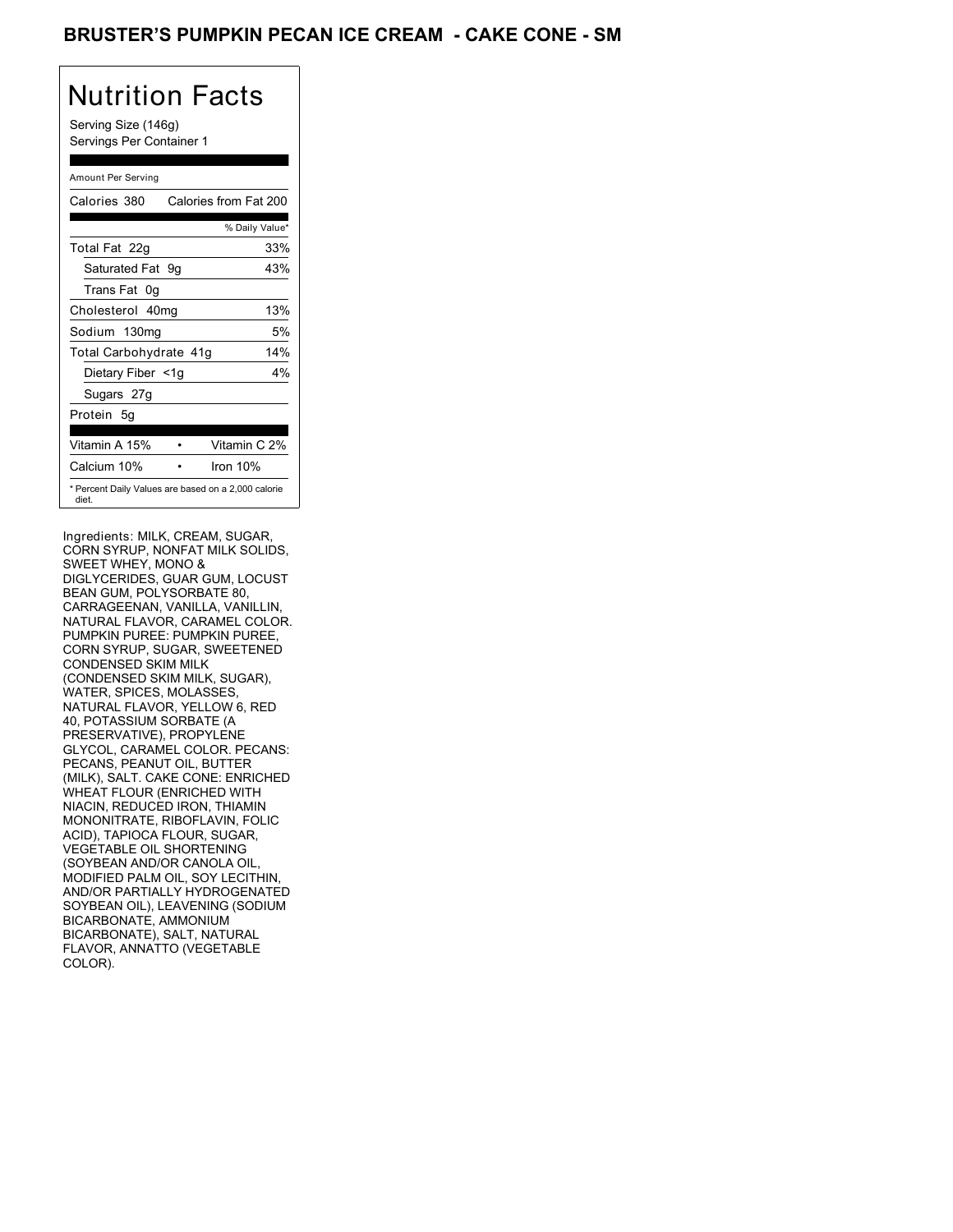### BRUSTER'S PUMPKIN PECAN ICE CREAM - CAKE CONE - REG

# Nutrition Facts

Serving Size (216g) Servings Per Container 1

#### Amount Per Serving

| Calories 560           | Calories from Fat 290                               |
|------------------------|-----------------------------------------------------|
|                        | % Daily Value*                                      |
| Total Fat 32g          | 50%                                                 |
| Saturated Fat 13g      | 64%                                                 |
| Trans Fat 0q           |                                                     |
| Cholesterol 60mg       | 19%                                                 |
| Sodium 190mg           | 8%                                                  |
| Total Carbohydrate 59g | 20%                                                 |
| Dietary Fiber 1g       | 6%                                                  |
| Sugars 41g             |                                                     |
| Protein 7q             |                                                     |
| Vitamin A 25%          | Vitamin C 4%                                        |
| Calcium 15%            | Iron 15%                                            |
| diet.                  | * Percent Daily Values are based on a 2,000 calorie |

Ingredients: MILK, CREAM, SUGAR, CORN SYRUP, NONFAT MILK SOLIDS, SWEET WHEY, MONO & DIGLYCERIDES, GUAR GUM, LOCUST BEAN GUM, POLYSORBATE 80, CARRAGEENAN, VANILLA, VANILLIN, NATURAL FLAVOR, CARAMEL COLOR. PUMPKIN PUREE: PUMPKIN PUREE, CORN SYRUP, SUGAR, SWEETENED CONDENSED SKIM MILK (CONDENSED SKIM MILK, SUGAR), WATER, SPICES, MOLASSES, NATURAL FLAVOR, YELLOW 6, RED 40, POTASSIUM SORBATE (A PRESERVATIVE), PROPYLENE GLYCOL, CARAMEL COLOR. PECANS: PECANS, PEANUT OIL, BUTTER (MILK), SALT. CAKE CONE: ENRICHED WHEAT FLOUR (ENRICHED WITH NIACIN, REDUCED IRON, THIAMIN MONONITRATE, RIBOFLAVIN, FOLIC ACID), TAPIOCA FLOUR, SUGAR, VEGETABLE OIL SHORTENING (SOYBEAN AND/OR CANOLA OIL, MODIFIED PALM OIL, SOY LECITHIN, AND/OR PARTIALLY HYDROGENATED SOYBEAN OIL), LEAVENING (SODIUM BICARBONATE, AMMONIUM BICARBONATE), SALT, NATURAL FLAVOR, ANNATTO (VEGETABLE COLOR).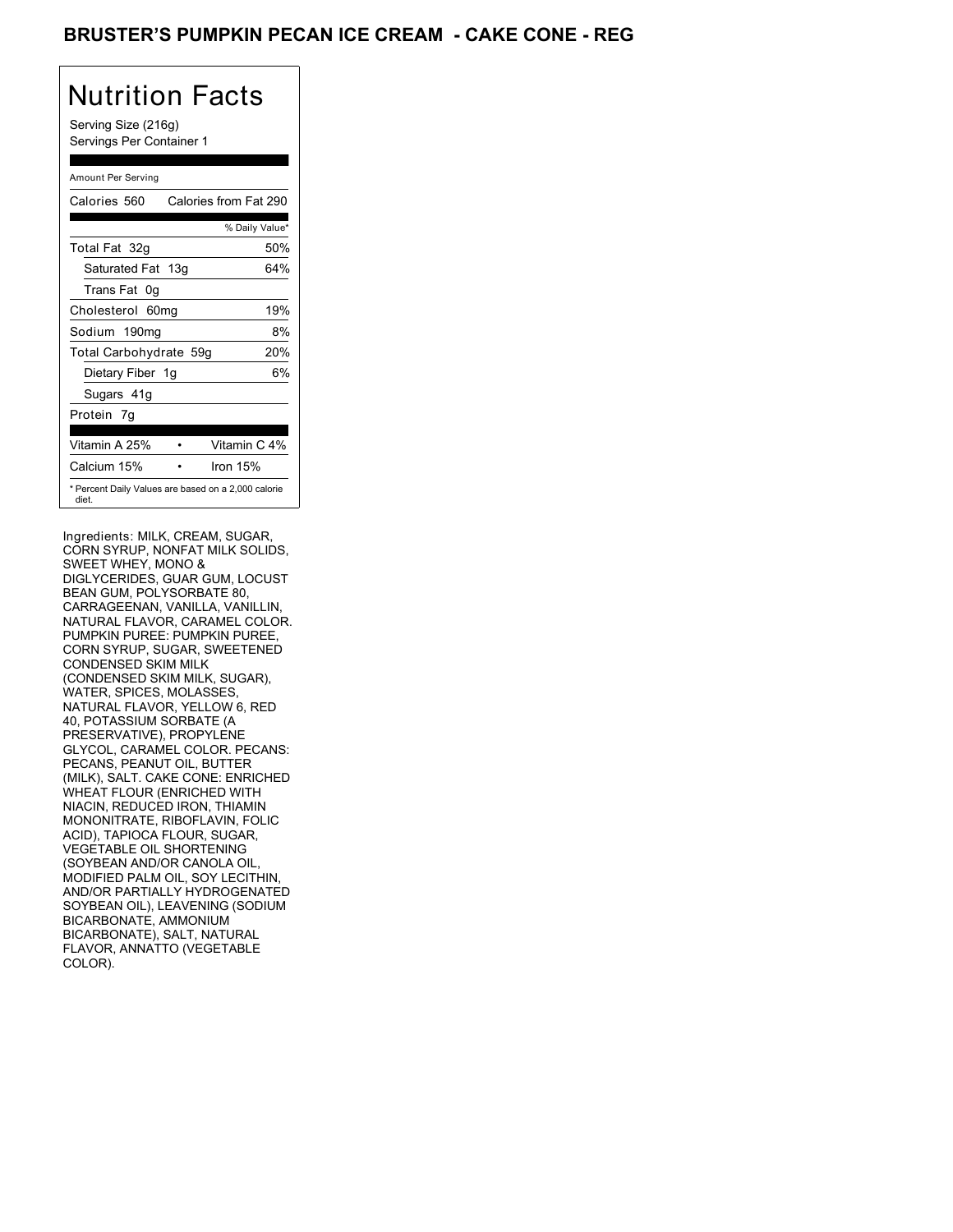## BRUSTER'S PUMPKIN PECAN ICE CREAM - CAKE CONE - LG

# Nutrition Facts

Serving Size (286g) Servings Per Container 1

#### Amount Per Serving

| Calories 730           | Calories from Fat 390                               |
|------------------------|-----------------------------------------------------|
|                        | % Daily Value*                                      |
| Total Fat 43q          | 67%                                                 |
| Saturated Fat 17g      | 86%                                                 |
| Trans Fat 0q           |                                                     |
| Cholesterol 75mg       | 26%                                                 |
| Sodium 250mg           | 10%                                                 |
| Total Carbohydrate 77g | 26%                                                 |
| Dietary Fiber 2g       | 8%                                                  |
| Sugars 55g             |                                                     |
| Protein 9q             |                                                     |
| Vitamin A 35%          | Vitamin C 6%                                        |
| Calcium 25%            | Iron $20%$                                          |
| diet.                  | * Percent Daily Values are based on a 2,000 calorie |

Ingredients: MILK, CREAM, SUGAR, CORN SYRUP, NONFAT MILK SOLIDS, SWEET WHEY, MONO & DIGLYCERIDES, GUAR GUM, LOCUST BEAN GUM, POLYSORBATE 80, CARRAGEENAN, VANILLA, VANILLIN, NATURAL FLAVOR, CARAMEL COLOR. PUMPKIN PUREE: PUMPKIN PUREE, CORN SYRUP, SUGAR, SWEETENED CONDENSED SKIM MILK (CONDENSED SKIM MILK, SUGAR), WATER, SPICES, MOLASSES, NATURAL FLAVOR, YELLOW 6, RED 40, POTASSIUM SORBATE (A PRESERVATIVE), PROPYLENE GLYCOL, CARAMEL COLOR. PECANS: PECANS, PEANUT OIL, BUTTER (MILK), SALT. CAKE CONE: ENRICHED WHEAT FLOUR (ENRICHED WITH NIACIN, REDUCED IRON, THIAMIN MONONITRATE, RIBOFLAVIN, FOLIC ACID), TAPIOCA FLOUR, SUGAR, VEGETABLE OIL SHORTENING (SOYBEAN AND/OR CANOLA OIL, MODIFIED PALM OIL, SOY LECITHIN, AND/OR PARTIALLY HYDROGENATED SOYBEAN OIL), LEAVENING (SODIUM BICARBONATE, AMMONIUM BICARBONATE), SALT, NATURAL FLAVOR, ANNATTO (VEGETABLE COLOR).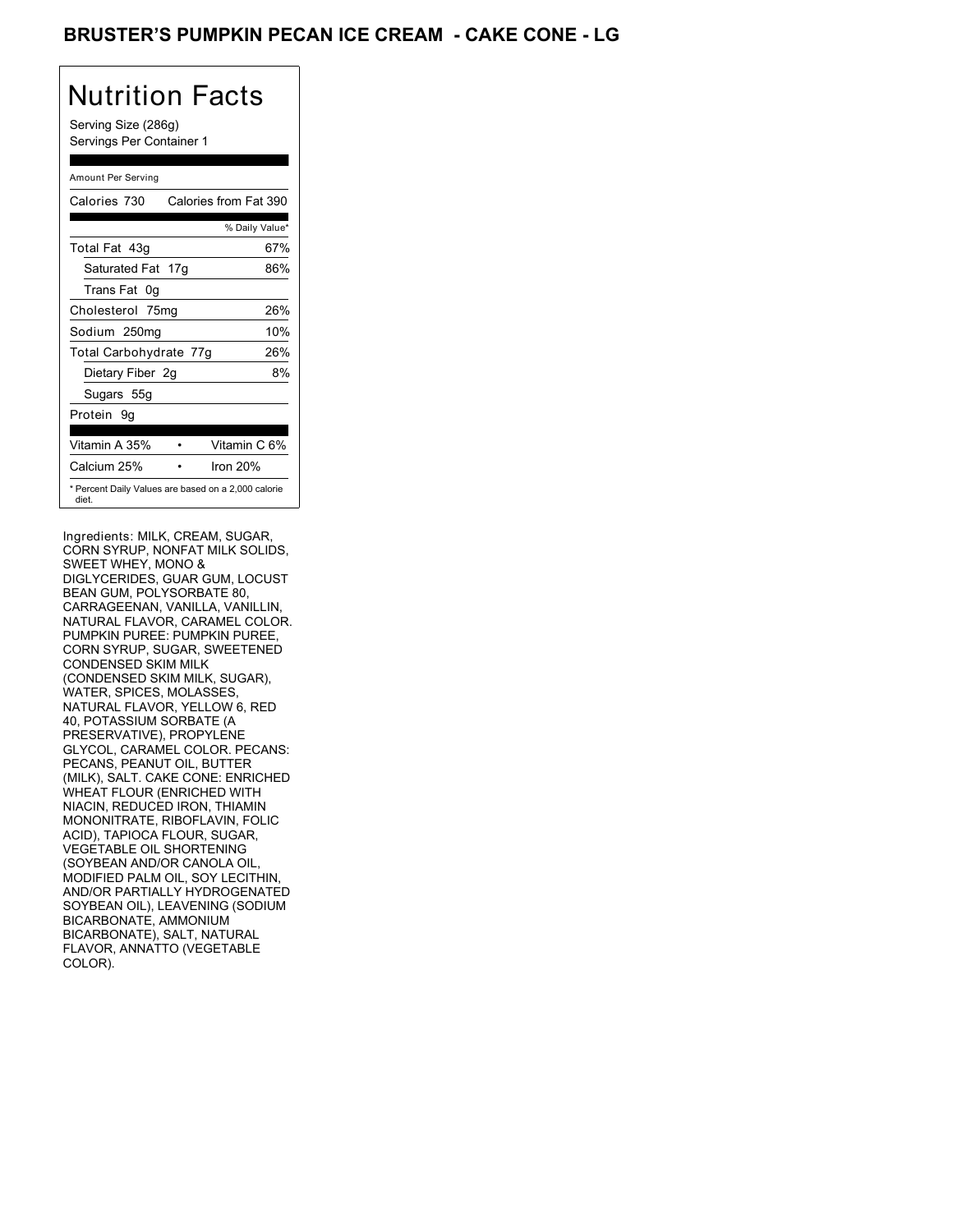### BRUSTER'S PUMPKIN PECAN ICE CREAM - WAFFLE CONE - SM

# Nutrition Facts

Serving Size (170g) Servings Per Container 1

#### Amount Per Serving

| Calories 480                                                 |  | Calories from Fat 220 |       |
|--------------------------------------------------------------|--|-----------------------|-------|
|                                                              |  | % Daily Value*        |       |
| Total Fat 25g                                                |  |                       | 38%   |
| Saturated Fat 9g                                             |  |                       | 47%   |
| Trans Fat 0q                                                 |  |                       |       |
| Cholesterol 45mg                                             |  |                       | 15%   |
| Sodium 120mg                                                 |  |                       | 5%    |
| Total Carbohydrate 59g                                       |  |                       | 20%   |
| Dietary Fiber <1g                                            |  |                       | $4\%$ |
| Sugars 38g                                                   |  |                       |       |
| Protein 6q                                                   |  |                       |       |
| Vitamin A 15%                                                |  | Vitamin C 2%          |       |
| Calcium 10%                                                  |  | Iron $10%$            |       |
| * Percent Daily Values are based on a 2,000 calorie<br>diet. |  |                       |       |

Ingredients: MILK, CREAM, SUGAR, CORN SYRUP, NONFAT MILK SOLIDS, SWEET WHEY, MONO & DIGLYCERIDES, GUAR GUM, LOCUST BEAN GUM, POLYSORBATE 80, CARRAGEENAN, VANILLA, VANILLIN, NATURAL FLAVOR, CARAMEL COLOR. PUMPKIN PUREE: PUMPKIN PUREE, CORN SYRUP, SUGAR, SWEETENED CONDENSED SKIM MILK (CONDENSED SKIM MILK, SUGAR), WATER, SPICES, MOLASSES, NATURAL FLAVOR, YELLOW 6, RED 40, POTASSIUM SORBATE (A PRESERVATIVE), PROPYLENE GLYCOL, CARAMEL COLOR. PECANS: PECANS, PEANUT OIL, BUTTER (MILK), SALT. WAFFLE CONE: ENRICHED BLEACHED WHEAT FLOUR (ENRICHED WITH NIACIN, REDUCED IRON, THIAMIN MONONITRATE, RIBOFLAVIN, FOLIC ACID), SUGAR, VEGETABLE SHORTENING (PARTIALLY HYDROGENATED SOYBEAN AND COTTONSEED OILS), WHOLE EGG, ARTIFICIAL FLAVOR (INCLUDING MALTODEXTRIN, MODIFIED CORNSTARCH, BUTTER, BUTTERMILK), DEXTROSE, SOY LECITHIN, ARTIFICIAL VANILLA FLAVOR.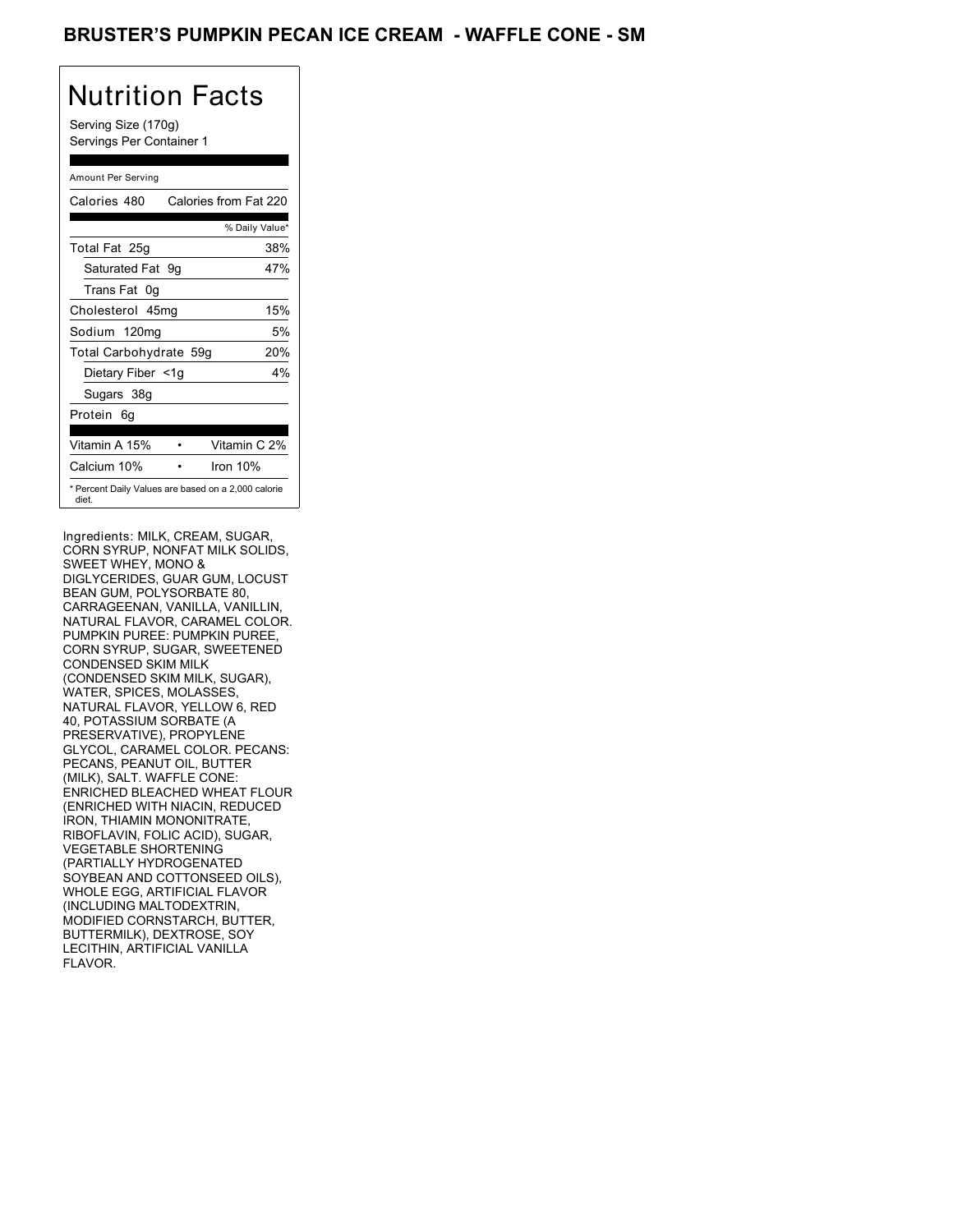### BRUSTER'S PUMPKIN PECAN ICE CREAM - WAFFLE CONE - REG

# Nutrition Facts

Serving Size (240g) Servings Per Container 1

#### Amount Per Serving

| Calories 660                                                 | Calories from Fat 320 |
|--------------------------------------------------------------|-----------------------|
|                                                              | % Daily Value*        |
| Total Fat 36g                                                | 55%                   |
| Saturated Fat 14g                                            | 68%                   |
| Trans Fat 0q                                                 |                       |
| Cholesterol 65mg                                             | 22%                   |
| Sodium 180mg                                                 | 7%                    |
| Total Carbohydrate 77g                                       | 26%                   |
| Dietary Fiber 1g                                             | 6%                    |
| Sugars 51g                                                   |                       |
| Protein 8q                                                   |                       |
| Vitamin A 25%                                                | Vitamin C 4%          |
| Calcium 15%                                                  | Iron $15%$            |
| * Percent Daily Values are based on a 2,000 calorie<br>diet. |                       |

Ingredients: MILK, CREAM, SUGAR, CORN SYRUP, NONFAT MILK SOLIDS, SWEET WHEY, MONO & DIGLYCERIDES, GUAR GUM, LOCUST BEAN GUM, POLYSORBATE 80, CARRAGEENAN, VANILLA, VANILLIN, NATURAL FLAVOR, CARAMEL COLOR. PUMPKIN PUREE: PUMPKIN PUREE, CORN SYRUP, SUGAR, SWEETENED CONDENSED SKIM MILK (CONDENSED SKIM MILK, SUGAR), WATER, SPICES, MOLASSES, NATURAL FLAVOR, YELLOW 6, RED 40, POTASSIUM SORBATE (A PRESERVATIVE), PROPYLENE GLYCOL, CARAMEL COLOR. PECANS: PECANS, PEANUT OIL, BUTTER (MILK), SALT. WAFFLE CONE: ENRICHED BLEACHED WHEAT FLOUR (ENRICHED WITH NIACIN, REDUCED IRON, THIAMIN MONONITRATE, RIBOFLAVIN, FOLIC ACID), SUGAR, VEGETABLE SHORTENING (PARTIALLY HYDROGENATED SOYBEAN AND COTTONSEED OILS), WHOLE EGG, ARTIFICIAL FLAVOR (INCLUDING MALTODEXTRIN, MODIFIED CORNSTARCH, BUTTER, BUTTERMILK), DEXTROSE, SOY LECITHIN, ARTIFICIAL VANILLA FLAVOR.